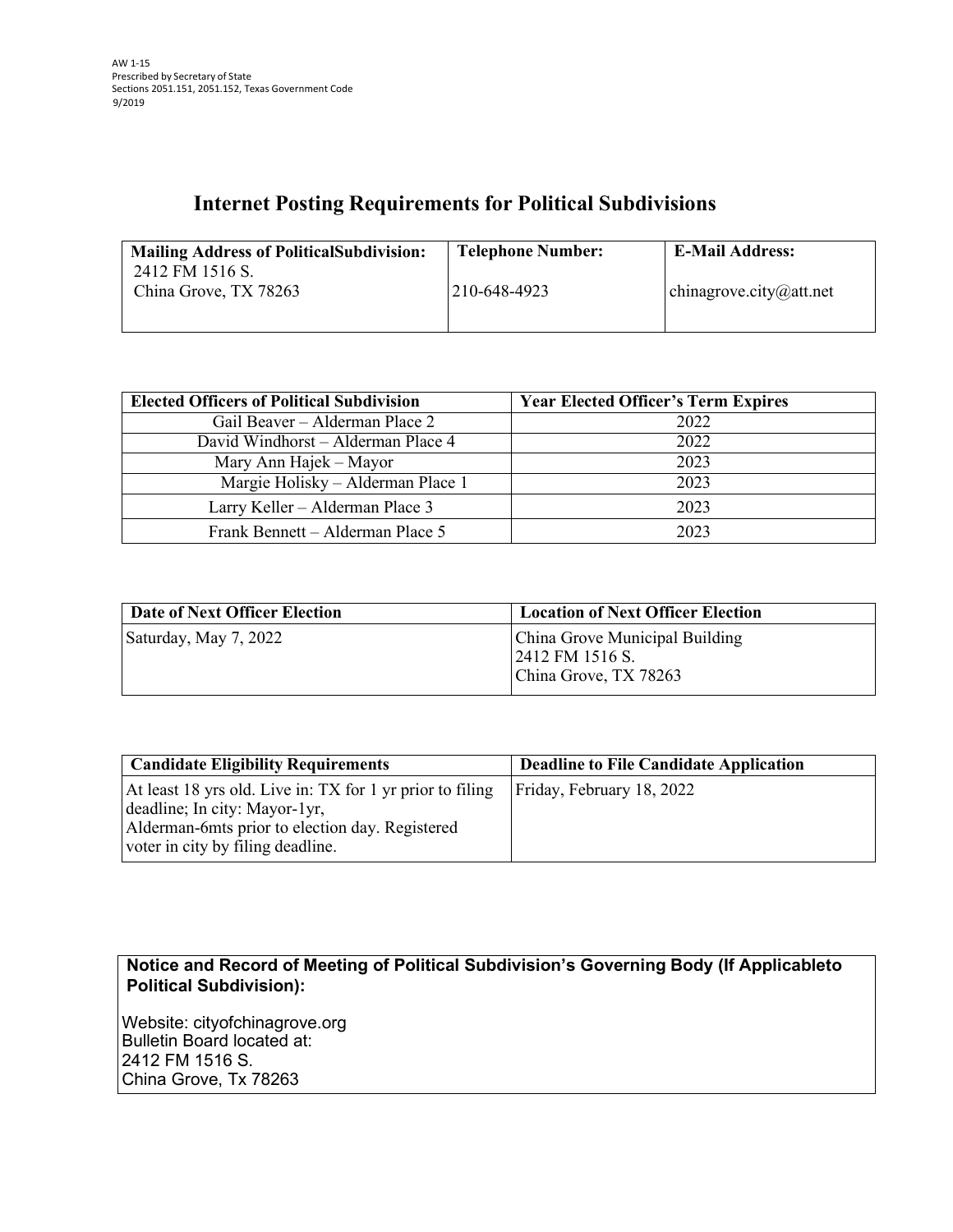## **Requisitos de Publicación en Internet Para Subdivisiones Políticas**

| Dirección Postal de<br>Subdivisión Política: | Número de Teléfono: | Dirección de Correo<br>Electrónico: |
|----------------------------------------------|---------------------|-------------------------------------|
| 2412 FM 1516 S.                              |                     |                                     |
| China Grove, TX 78263                        | 210-648-4923        | chinagrove.city@att.net             |

| Oficiales Electos de la Subdivisión<br>Política | Año en que Expira el Mandato del Oficial<br><b>Electo</b> |
|-------------------------------------------------|-----------------------------------------------------------|
| Gail Beaver – Alderman Place 2                  | 2022                                                      |
| David Windhorst - Alderman Place 4              | 2022                                                      |
| Mary Ann Hajek – Mayor                          | 2023                                                      |
| Margie Holisky - Alderman Place 1               | 2023                                                      |
| Larry Keller - Alderman Place 3                 | 2023                                                      |
| Frank Bennett - Alderman Place 5                | 2023                                                      |

| Fecha de la Próxima Elección de Oficial | Ubicación de la Próxima Elección de Oficial                                |
|-----------------------------------------|----------------------------------------------------------------------------|
| Sabado, 7 de mayo de 2022               | China Grove Municipal<br>Building 2412 FM 1516 S.<br>China Grove, TX 78263 |

| Requisitos de Elegibilidad del Candidato                                                                                                                                                       | Fecha Límite Para Presentar la Solicitud<br>de Candidato |
|------------------------------------------------------------------------------------------------------------------------------------------------------------------------------------------------|----------------------------------------------------------|
| Edad 18 En vivo 1 ario en el estado antes de la fecha<br>limite de presentación; Residencia en la ciudad Mayor-<br>1yr Concejal-6 meses antes del dfa de las elecciones.<br>Votante registrado | Viernes, 18 de febrero de 2022                           |

**Aviso y Registro de Reunión del Órgano Rector de la Subdivisión Política (Si Corresponde a la Subdivisión Política):**

Sitio web: cityofchinagrove.org Tablon de anuncios situado en: 2412 FM 1516 S. China Grove, Tx 78263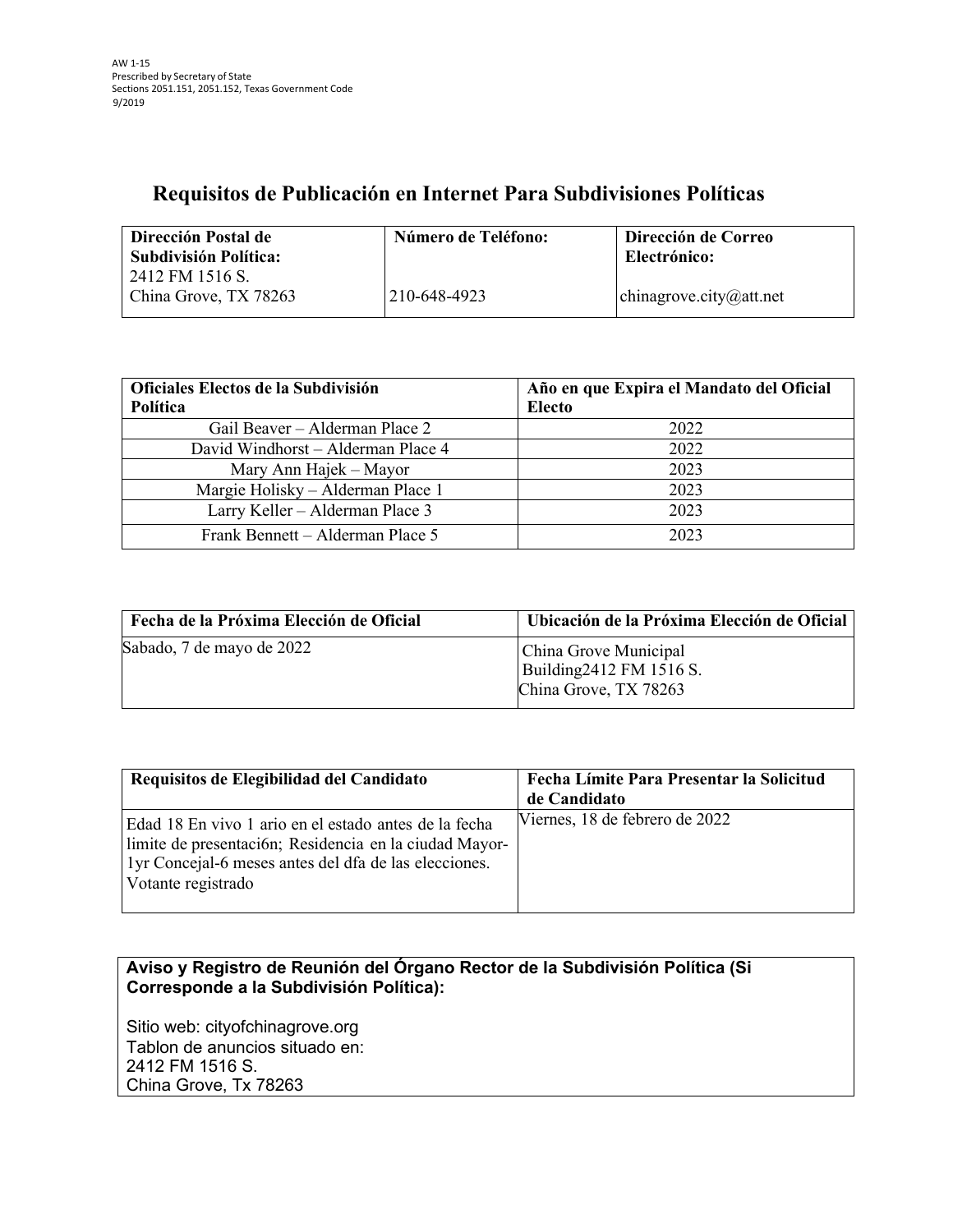## **General Instructions**

Please see the following general instructions regarding completion of the internet posting requirements for political subdivisions:

**Political Subdivision's Contact Information:** List the political subdivision's contact information,including a mailing address, telephone number, and e-mail address.

**Elected Officer of the Political Subdivision:** List the names of each elected or appointed public elective officer within the political subdivision and the year the officer's term expires. For counties, this includes providing information regarding county and precinct officers. Counties are not required to list the names of statewide or district elective officers.

**Date and Location of the Next Election for Officers of the Political Subdivision:** The political subdivision should provide the address of the main administrative office (i.e. the location a person would expect to file candidate applications). Although political subdivisions must include information regarding the date of the next general election for officers, the best practice would include posting the date of a special election for an officer as soon as possible after such special election is ordered. Political subdivisions may also provide a link to the Notice of Election once same has been issued for an election.

**Requirements and Deadline for Filing for Candidacy:** Please note, the requirements and deadline for filing for candidacy of each elected office of the political subdivision must be continuously posted for at least one year before the election day for the office. The online postingneed not refer to Ethics Commission filing requirements for candidates.

Regarding the candidacy deadline, the best practice would be to include the candidate filing deadline for general elections, the candidate filing deadline for any special elections which have been ordered to fill a vacancy, and the write-in candidate deadline.

In regard to the requirements for filing for candidacy, at a minimum, the political subdivision must provide a statement of candidate requirements including form, content, and procedure. This includes, for example: (a) the type of candidate application form needed, along with a link to the candidate application, and (b) information regarding whether there is a candidate filing fee and how much, or whether there is a petition in lieu of a filing fee available, as well as a link to such petition.

The political subdivision must additionally post the qualifications for office which are specific to your entity. This includes, for example, how long the candidate must be a resident of the state and/or the territory elected from, whether the candidate needs to be a registered voter, and other pertinent candidate eligibility requirements relevant to the political subdivision. The political subdivision may also provide a link to Section 141.001 of the Election Code, if applicable (which details eligibility requirements for public office), and/or also provide a link to other sections of relevant codes or a city's charter, which may also provide specific candidate eligibility requirements for the entity.